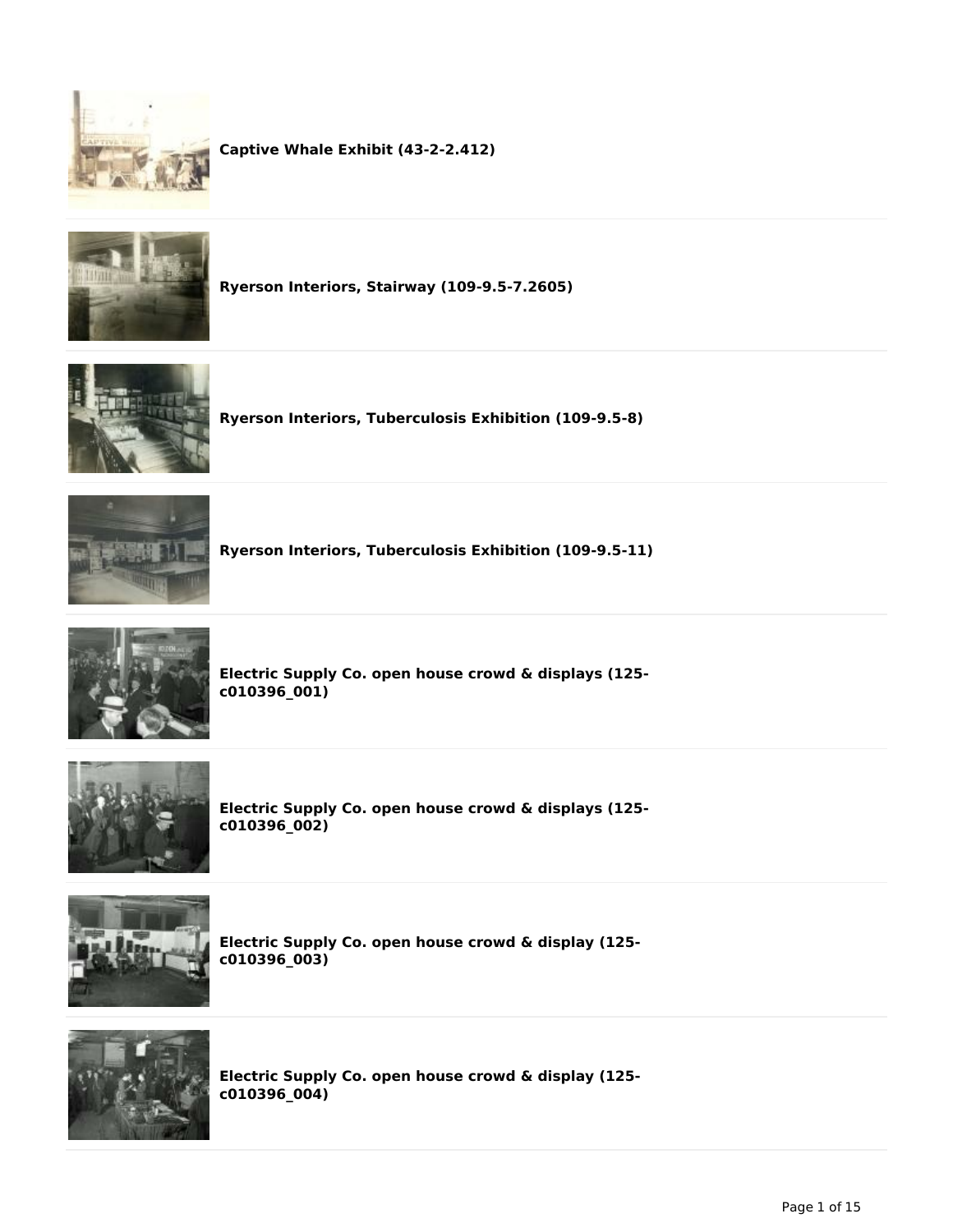

**City of Grand Rapids Open House, crowd shots & demonstrations (125-c013213\_001)**



**City of Grand Rapids Open House, crowd shots & demonstrations (125-c013213\_002)**



**City of Grand Rapids Open House, crowd shots & demonstrations (125-c013213\_003)**



**City of Grand Rapids Open House, crowd shots & demonstrations (125-c013213\_004)**



**City of Grand Rapids Open House, crowd shots & demonstrations (125-c013213\_008)**



**Fox breeders show (125-c014177\_001)**



**Fox breeders show (125-c014177\_002)**



**Mich. Farm & Power Equipment Assoc. Convention (125 c024076\_002)**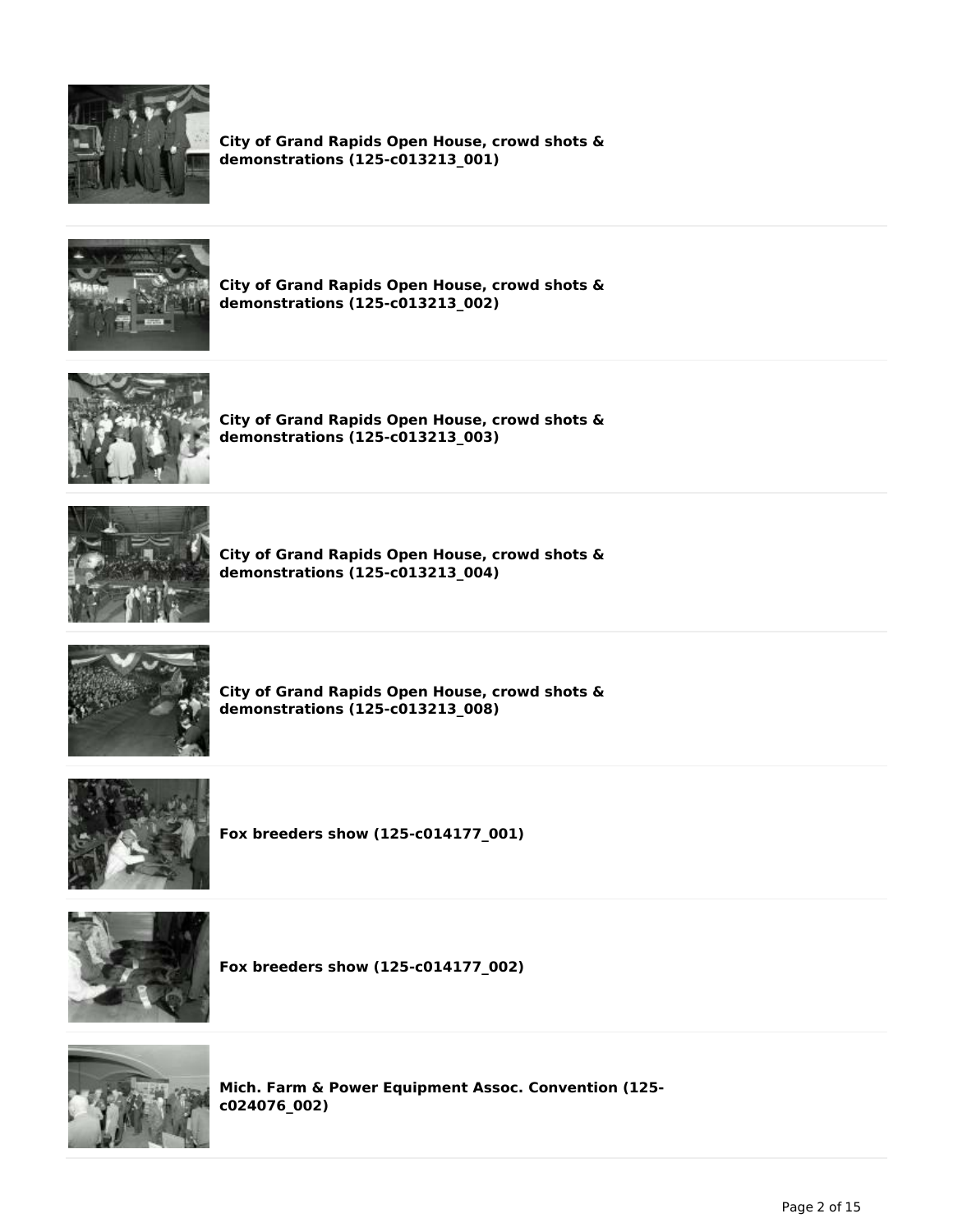

**Mich. Farm & Power Equipment Assoc. Convention (125 c024076\_007)**



**Mich. Farm & Power Equipment Assoc. Convention (125 c024076\_016)**



**Mich. Farm & Power Equipment Assoc. Convention (125 c024076\_028)**



**Mich. Farm & Power Equipment Assoc. Convention (125 c024076\_032)**



**Mich. Farm & Power Equipment Assoc. Convention (125 c024076\_036)**



**Pepsi-Cola Booth (125-c030747\_001)**



**Alpha Club, Doll Show at Morton (125-h000251\_001)**



**Alpha Club, Doll Show at Morton (125-h000251\_002)**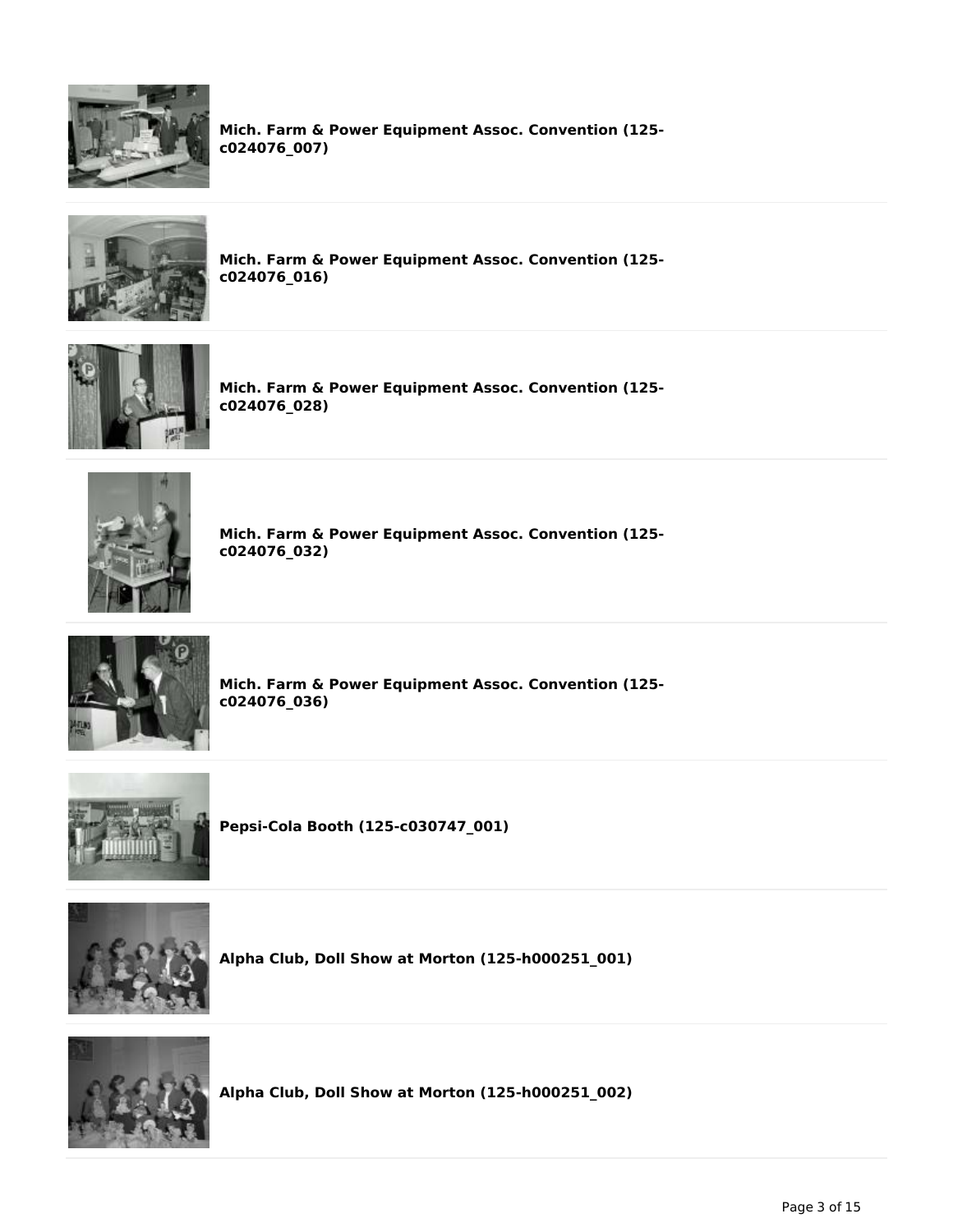

**Apple show officers (125-h000447\_001)**



**Apple show officers (125-h000447\_002)**



**Apple show, girl with apples (125-h000448\_001)**



**Apple show, Civic Auditorium (125-h000449\_001)**



**Apple show, Civic Auditorium (125-h000449\_002)**



**Apple show, Civic Auditorium (125-h000450\_001)**



**Apple show, Civic Auditorium (125-h000450\_002)**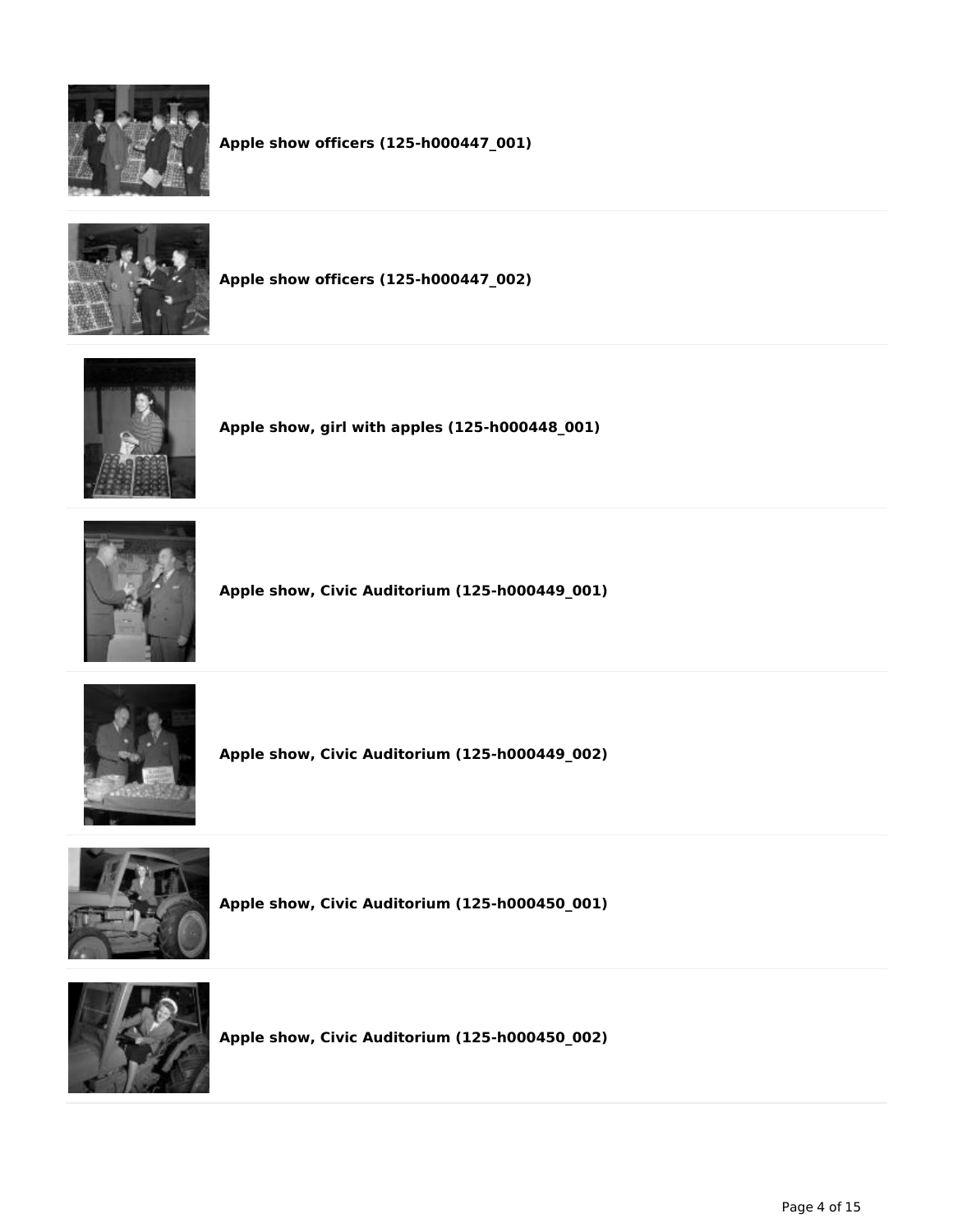

**Apple show, Civic Auditorium (125-h000450\_003)**



**Apple show, Display at Civic (125-h000451\_001)**



**Apple show, Display at Civic (125-h000451\_002)**



**Women knitting (125-h000451\_003)**



**Apple Show (125-h000452\_001)**



**Apple Show (125-h000452\_002)**



**Armory, Army Day (125-h000561\_001)**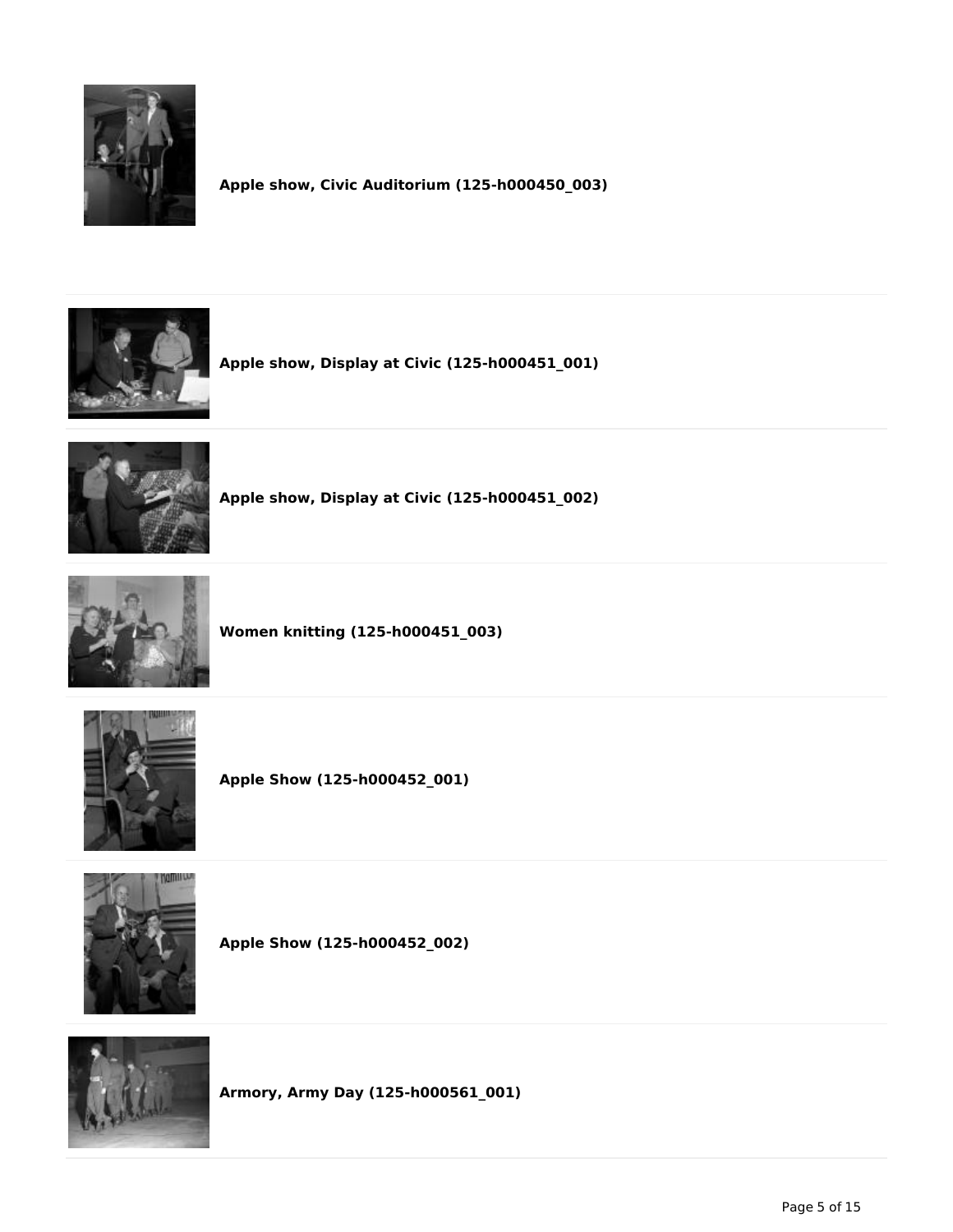

**Armory, Army Day (125-h000561\_002)**



**Armory, Army Day (125-h000561\_003)**



**Armory, Army Day (125-h000561\_004)**



**Armory, Army Day (125-h000561\_005)**



**Armory, Army Day (125-h000561\_006)**



**Armory, Army Day (125-h000561\_007)**



**Armory, Army Day (125-h000561\_008)**



**Armory, Army Day (125-h000561\_011)**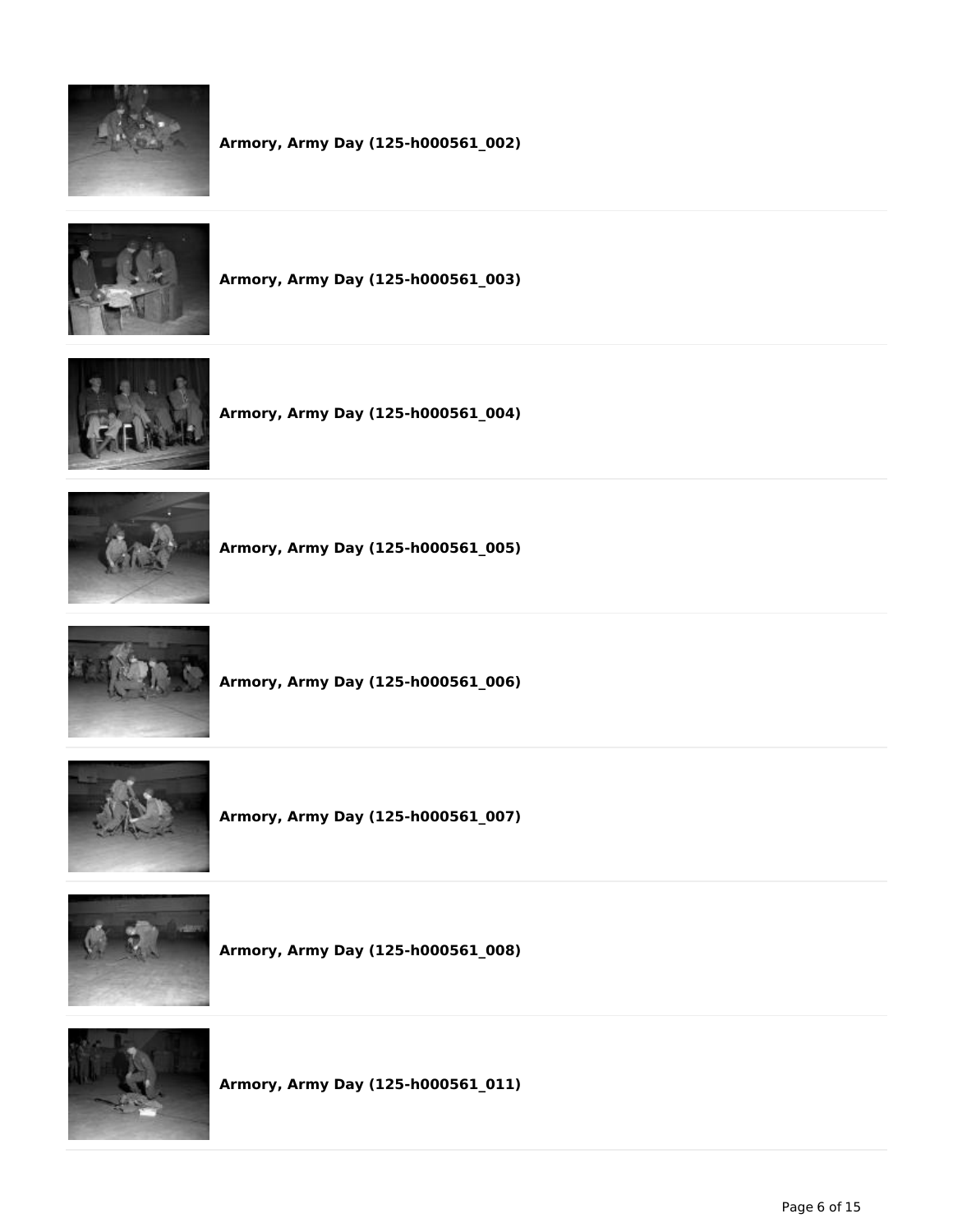



**Auto Show, Candid Shots (125-h000617\_001)**



**Auto Show, Candid Shots (125-h000617\_002)**



**Auto Show, Candid Shots (125-h000617\_003)**



**Auto Show, Candid Shots (125-h000617\_004)**



**Auto Show, Candid Shots (125-h000617\_005)**



**Auto Show, Candid Shots (125-h000617\_006)**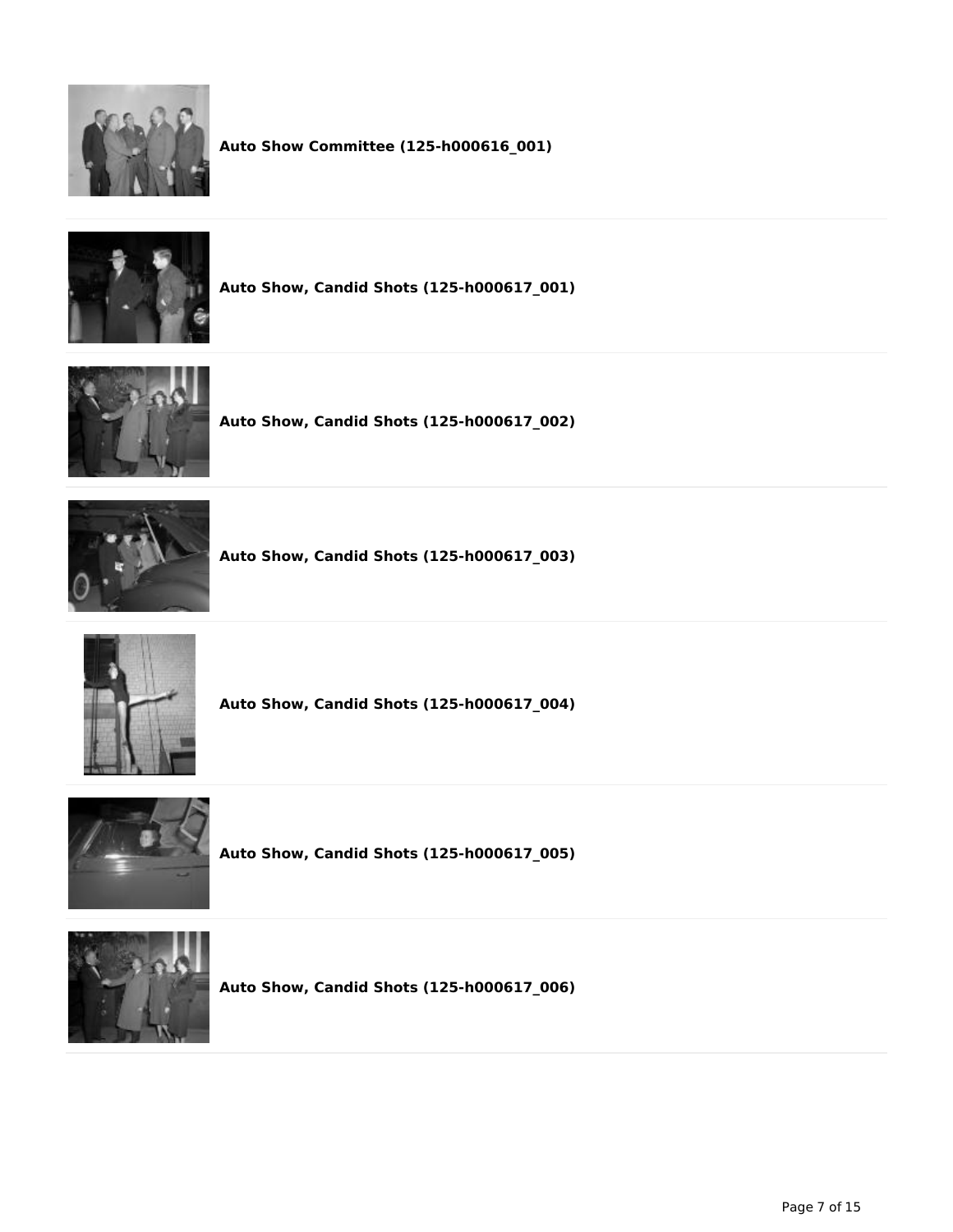

**Auto Show, Candid Shots (125-h000617\_007)**



**Auto Show, Candid Shots (125-h000617\_008)**



**Auto Show, Candid Shots (125-h000617\_009)**



**Auto Show, Candid Shots (125-h000617\_010)**



**Auto Show, Candid Shots (125-h000617\_011)**



**Baby Chick Convention, officers (125-h000648\_001)**



**Baby Chick Convention, officers (125-h000648\_002)**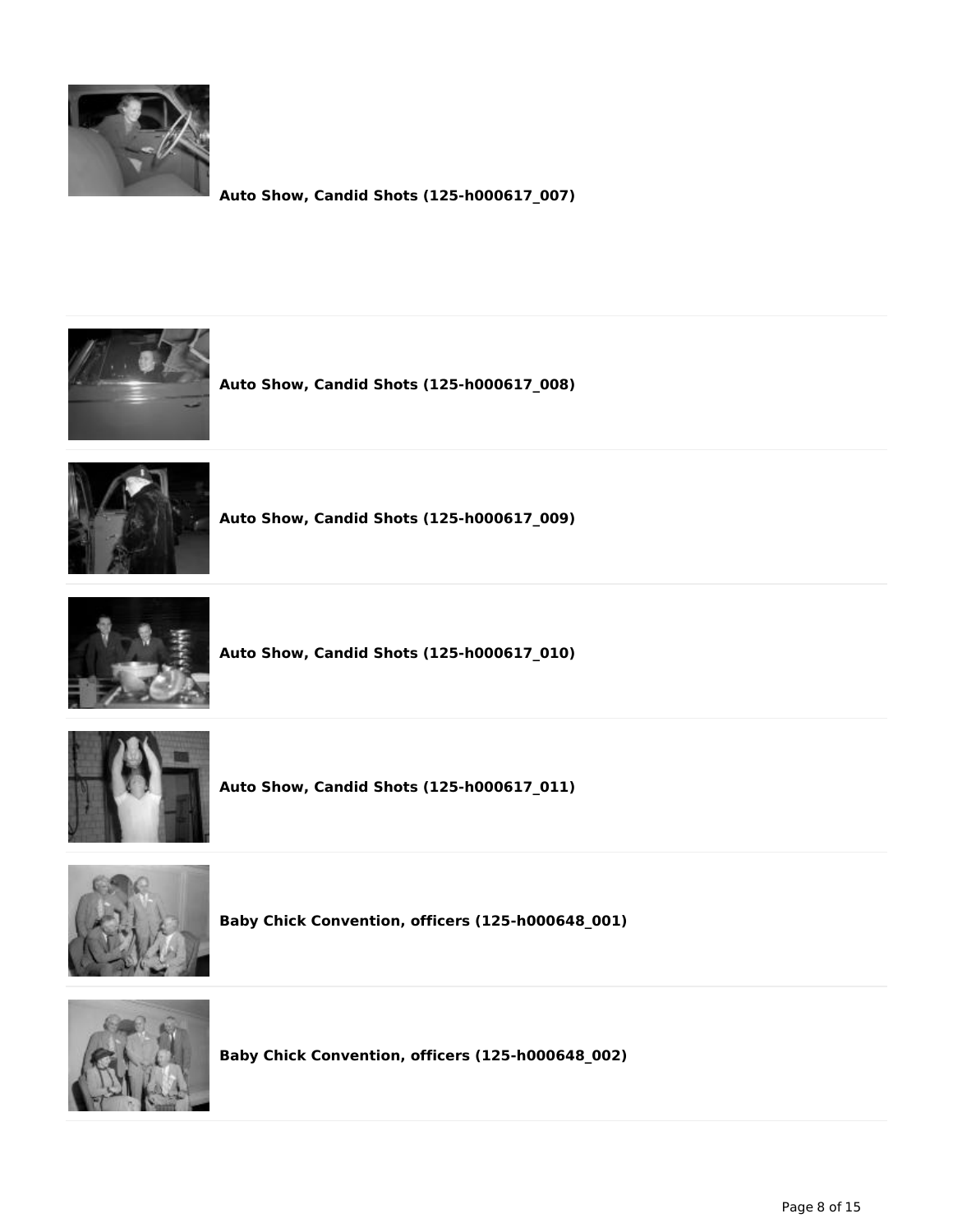

**Baby Chick Convention, displays (125-h000649\_001)**



**Baby Chick Convention, displays (125-h000649\_002)**



**Baby Chick Convention, displays (125-h000649\_003)**



**Baby Chick Convention, displays (125-h000649\_004)**



**Baby Chick Convention, displays (125-h000649\_005)**



**Baby Chick Convention, displays (125-h000649\_006)**



**Baby Chick Convention, displays (125-h000649\_007)**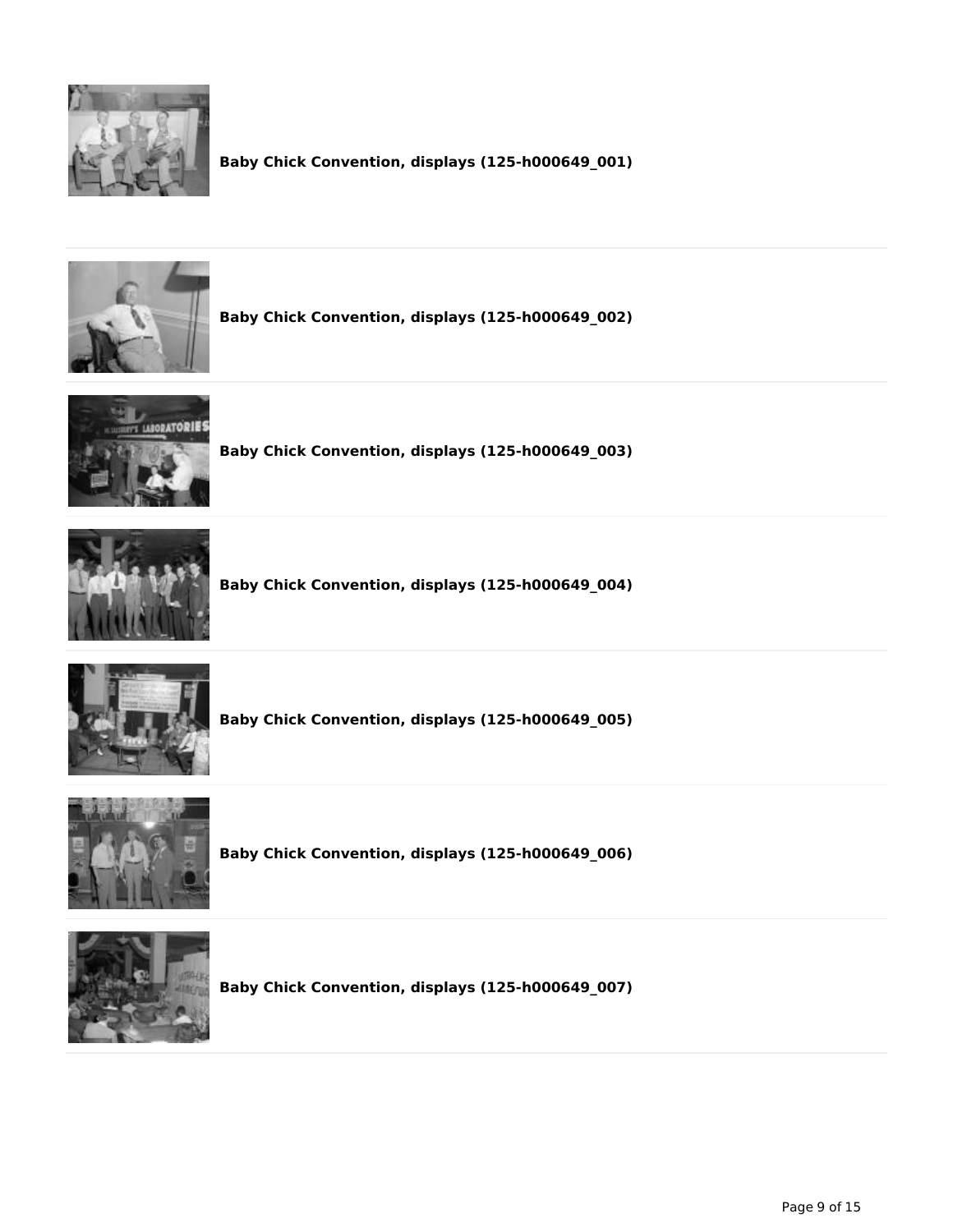

**Baby Chick Convention, displays (125-h000649\_008)**







**Safety convention, groups (125-h015998\_001)**



**City Filtration Plant, interior (125-o1639\_001)**



**Garden Display (125-r35025\_001)**



**Garden Display (125-r35026\_001)**



**Garden Display (125-r35027\_001)**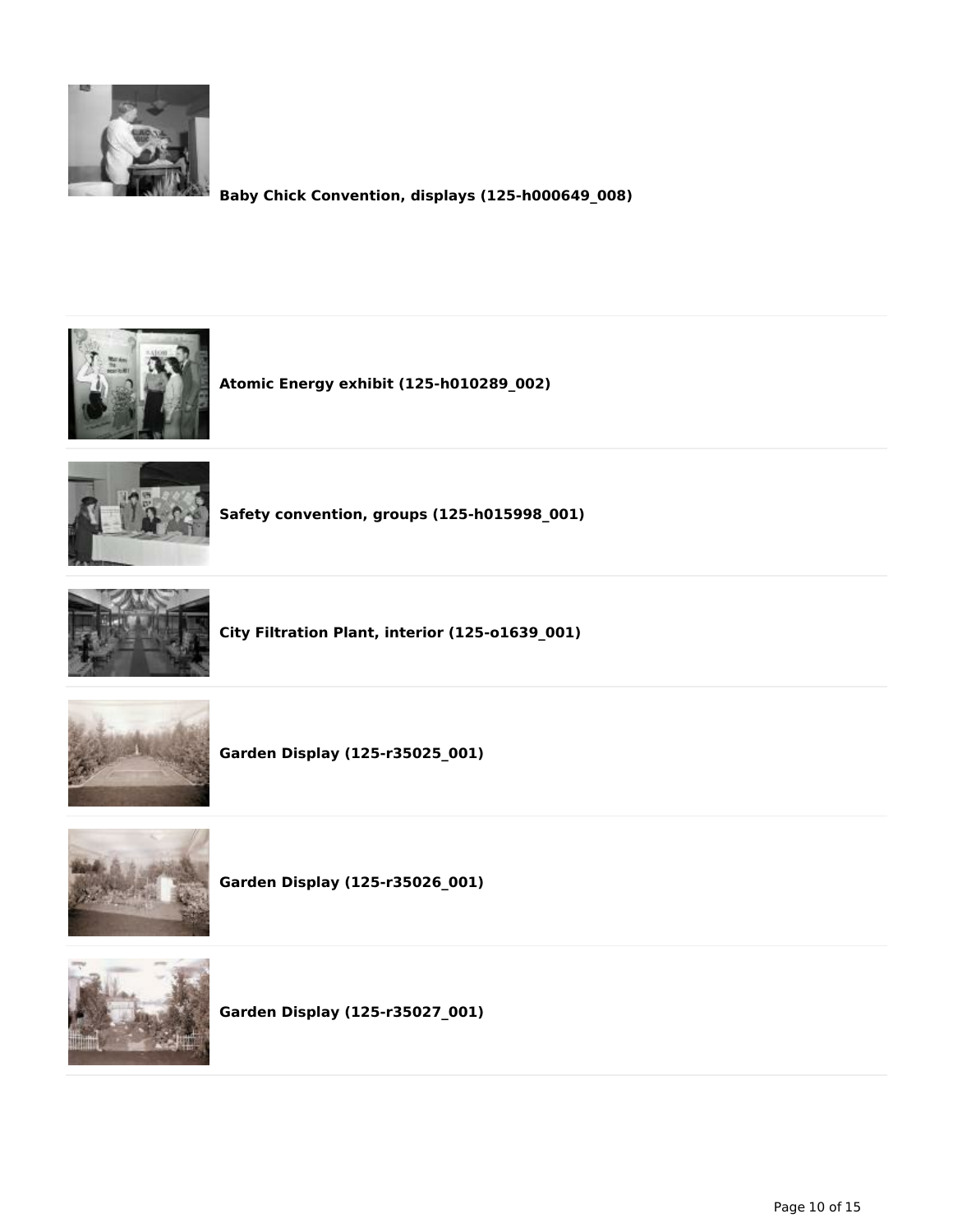

## **Garden Display (125-r35028\_001)**



**Garden Display (125-r35029\_001)**



**Garden Display (125-r35030\_001)**



**Garden Display (125-r35031\_001)**



**Garden Display (125-r35032\_001)**



**Garden Display (125-r35034\_001)**



**Garden Display (125-r35035\_001)**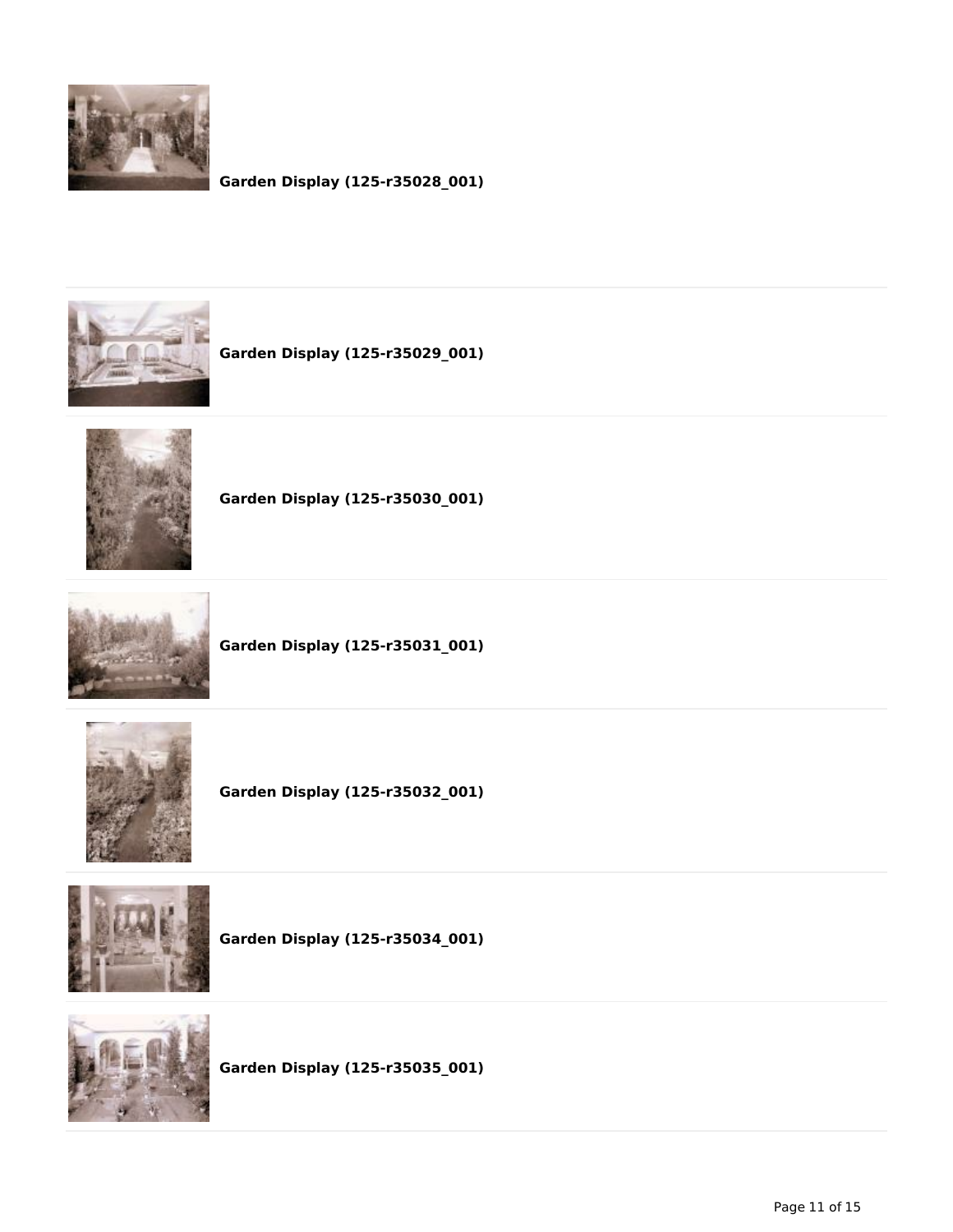

## **Garden Display (125-r35036\_001)**



**Garden Display (125-r35037\_001)**



**Garden Display (125-r35038\_001)**



**Garden Display (125-r35039\_001)**



**Garden Display (125-r35040\_001)**



**Garden Show (125-r35041\_001)**



**Garden display (125-r35042\_001)**



**Flower Arrangement (125-r35043\_001)**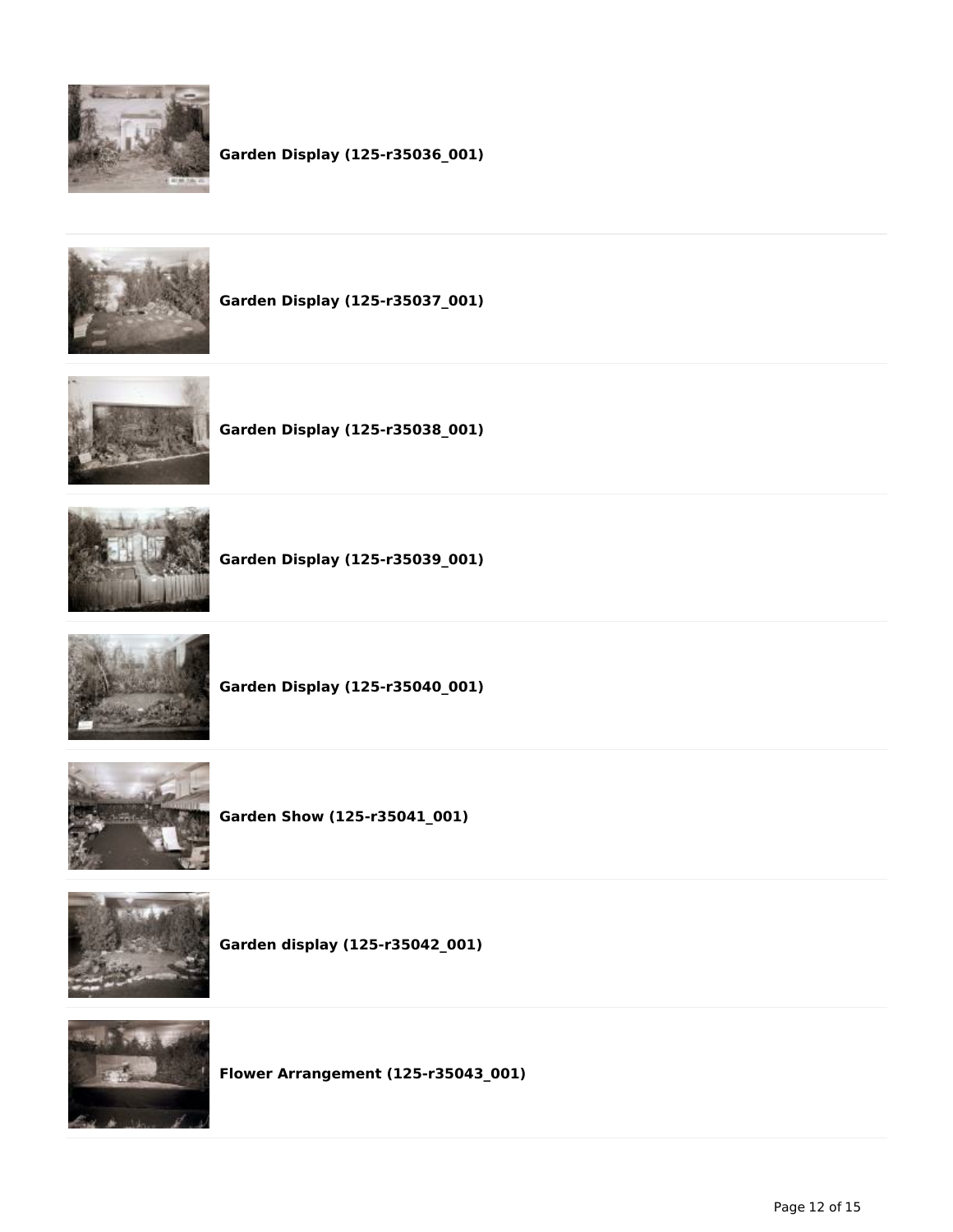

# **Floral Dispaly (125-r35044\_001)**



**Mexican Market (125-r35046\_001)**



**Flower arrangements (125-r35047\_001)**



**Flower Arrangements (125-r35048\_001)**



**Japanese Garden (125-r35050\_001)**



**Garden Club Awards Display (125-r35051\_001)**



**Garden Tools Display (125-r35054\_001)**



**Auto Show (125-r35447\_001)**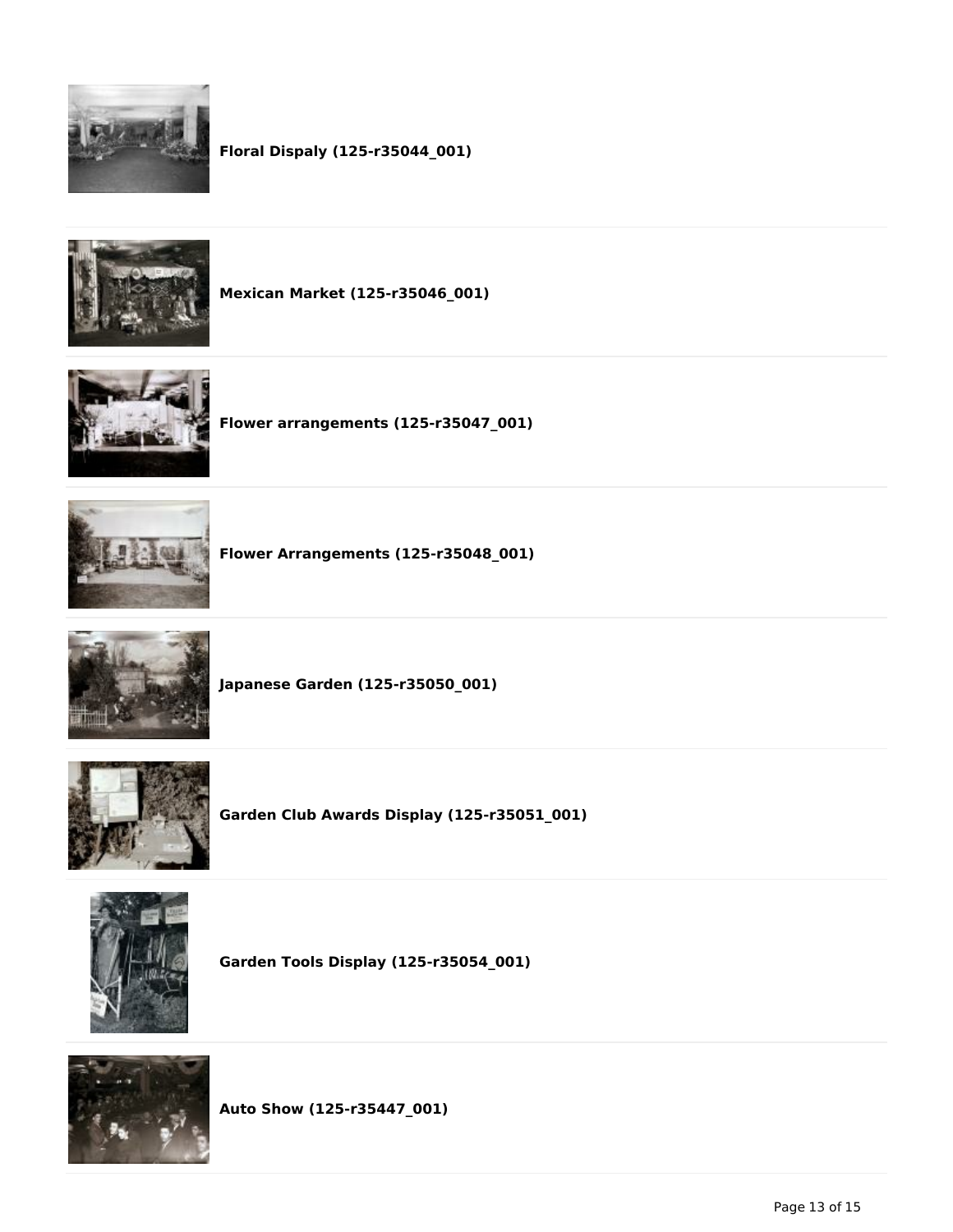



**Auto Show (125-r35449\_001)**







**Auto Show (125-r35453\_001)**



**Auto show (125-r35455\_001)**



**Auto Show (125-r35456\_001)**



**Greening Nursery Company (125-r35471\_001)**



**Barber/Beauty salon show (125-r36163\_001)**